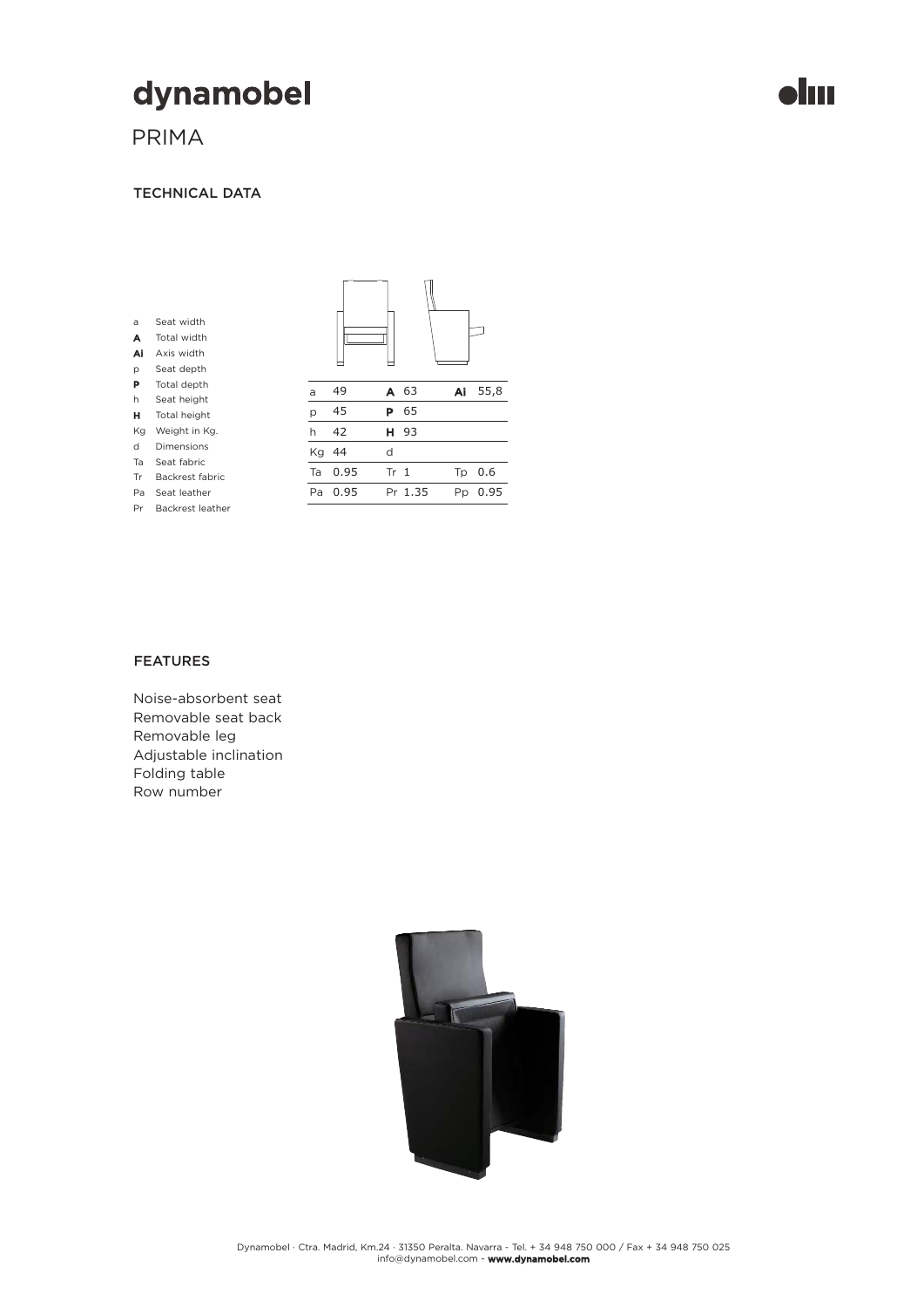## dynamobel

PRIMA

#### **DESCRIPTION**

#### Arms/Leg

Range: Normal and removable legs (beginning right, beginning left and intermediate. In each case, the location of the rotational part changes).

The inner structure is a solid wood piece chipboard upholstered. The bottom includes a metallic part that allows it to be anchored to the floor (a range of colors is available). During assembly, the metallic guard is fastened to the floor first, and then the side is inserted, which is screwed directly into the guard.

The rotational pieces are placed on the legs, upon which the seat is folded. These parts are made of polyamide, and their position will be different, depending on whether it is the right, left or intermediate leg.

#### Seat back

Ergonomic seat back consisting of two parts:

Front part: consists of a metal frame into which foam with a density of 60  $kg/m<sup>3</sup>$  is injected, and covered in cloth.

Back part/panel: This is a wood structure over which the cloth is placed.

The seatback is fastened to the arms/legs by inside screws.

#### Seat

Two parts:

Front part: consists of a metal frame, which is injected with foam with a density of 65 Kg.  $/m<sup>3</sup>$ , over which the cloth is placed. The frame is heavier towards the back, so that the seat can fold down using gravity at the slightest impulse (works as a type of counterweight).

Back part: Two options:

If noise-absorbent, the panel is a perforated metal sheet with perforated leather and rock wool is placed between the front seat and the panel.

If not noise-absorbent, the panel has a wood structure over which the cloth is placed.

The seat must be positioned with different degrees of seat back inclination, depending on if it is placed in the first or last rows, with an inclination of 6/8º. Prima may be placed in three different positions, with a difference of 3<sup>º</sup> between each (-3<sup>o</sup> position,  $O<sup>o</sup>$  position and +3<sup>o</sup> position). This is achieved by changing the inclination of the rear leg line. This requirement means that the leg has imperceptible differences in dimensions when installed.

Options:

Retractable writing tablet Removable seat (for disabled persons)

A 5 mm fireproof fabric layer is included between the upholstery and the foam in the seat, the leg and seat back, to prevent fire from penetrating to the foam, retarding the emission of toxic gases and flames.

Detailed view of Prima